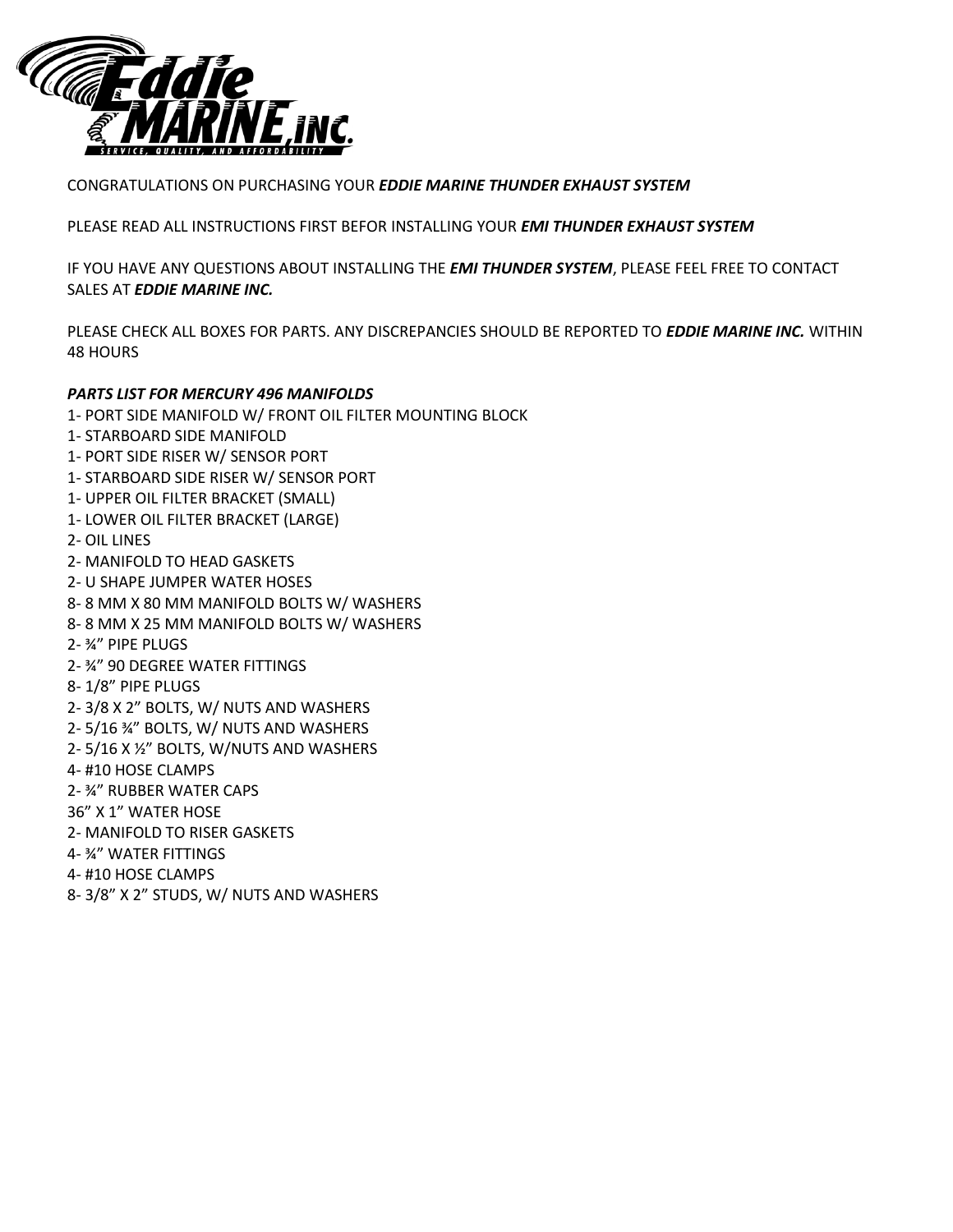# **INSTALLATION INSTRUCTIONS**

Always disconnect battery before working on boat !!! Because the manifold can be awkward to work with, you may want a second person to help install the new manifold on the engine.

# **Starboard side (right side) installation**

1. Remove plastic cover on top of engine.

- 2. Disconnect 4" exhaust hose from engine.
- 3. Drain the water from stock exhaust manifolds.

4. First remove the riser bolt that is holding the shift quadrant bracket to your riser. Then remove the 2 bolts on the back of the bracket. Remove quadrant from bracket, there is no need to remove cables from the unit.

5. There is no need to remove riser.

6. Remove the temperature sensor from the top rear of the exhaust manifold, behind Riser, (do not lose o-ring on sensor).

7. Remove 1" water hose from the lower water inlet of the manifold.

8. Remove lower jumper hose between manifold to 1 ¼" water TEE.

9. Remove the manifold bolts from the manifold. Leave the two outside bolt, in place until you are ready to remove manifold from engine. Once you are in a good position, remove the final two bolts and lift the manifold out. Because you are working in the engine compartment it can be cumbersome, having another set of hands to help lift manifold off the

#### engine may be helpful.

10. Before reinstalling the shift quadrant, you will need to remove one leg from the bracket, as shown. The EMI Thunder manifold will not accommodate this extra leg. Re-install shift quadrant on to new bracket supplied in the kit. Do not install on engine yet.

11. Clean the exposed head surface of any left over old gasket.

12. Install the 4- 1/8" pipe plugs, (snug only, do not over tighten) and the 90 degree water inlet fitting on bottom of manifold, pointed toward front of engine. Install ¾" pipe plug in upper rear port of manifold behind riser. We have found that using anti-seize compound on 1/8" pipe plug works the best, you may have to remove them later, to winterize. Use pipe sealant on all other water fittings.

13. Install new manifold and gasket with new bolts and washers from kit. You may want to apply a thin layer of gasket sealant to help hold gasket in place while you install the manifold bolts.

14. Tighten the manifold bolts evenly to **25 lb**. **of torque**.

15. Install riser with 3/8 x 2" studs, nuts and washer, with temperature sender bung pointing in toward engine. Tighten all 4 nuts with washers evenly. Appox. **20 lb. of torque** , "Do not over tighten".

16. Reinstall shift quadrant and new bracket using only the rear bolts. Reconnect wiring plug.

17. Install the temperature sensor with o-ring, into the bung located on the side of the water inlet on riser. Do not over tighten!!!! Reconnect wiring plug.

18. Reinstall your 4" exhaust hose and tighten the hose clamps to a watertight seal.

19. Remove stock 1" lower water hose and install the new longer 1" hose, connect to lower 90 degree water fitting on manifold.

20. Install ¾" rubber cap with clamp on 1 ¼" water line TEE





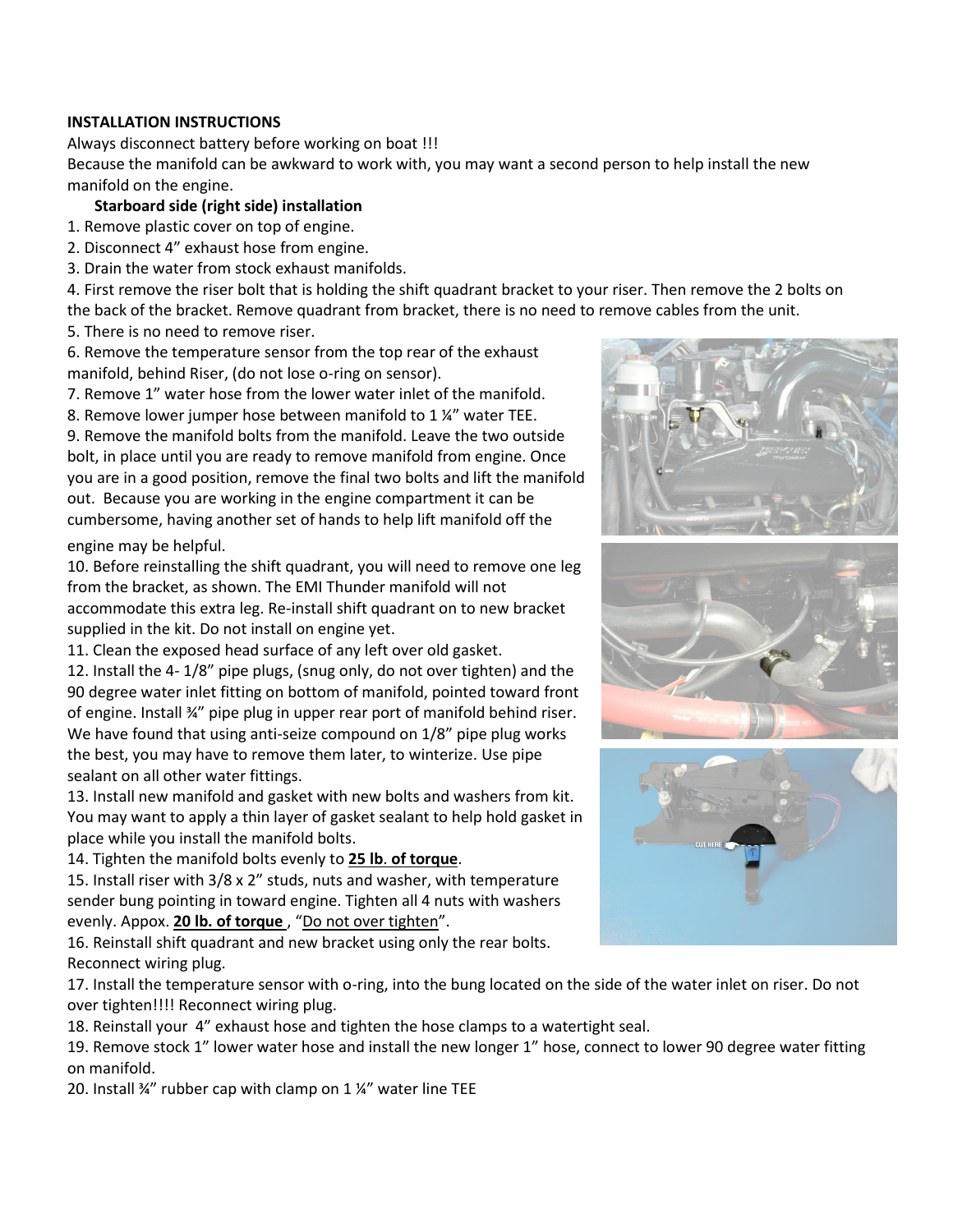21. Install ¾" water fittings (2) one in riser and one on the top front of the manifold. Connect fittings with U- shape hose and clamps.

### **Port side (Left side) installation**

22. You will need a low profile oil drain pan. Remove the oil lines from the oil cooler and drain them into the oil pan. Remove the oil lines from the oil filter. **,**

23. Remove front oil filter brackets, adaptor and power steering reservoir

tank from the riser and manifold. There is no need to remove P/S lines from reservoir tank.

24. Remove the temperature sensor from the top of the manifold.

25. Remove 1" hose from the lower water inlet on manifold.

 Remove lower jumper hose connecting from manifold to oil cooler 26. Install ¾" rubber cap with clamp on oil cooler fitting.

27. Remove all bolts from the stock exhaust manifold. Remember to leave two end bolts loose enough to remove with your fingers, until you are ready to lift the manifold from the engine compartment.

28. Remove the ECM unit, relays and circuit breaker from bracket. Do not

disconnect wiring from components. Remove bracket from the top of the intake manifold. You will be replacing this bracket later with a new bracket provided in the kit.

29. Before installing manifold, clean the gasket surface on head.

30. Install the 4- 1/8" pipe plugs and the 90 degree water inlet fitting on bottom of manifold, pointed toward front of engine. Install ¾" pipe plug in upper rear port of manifold behind riser.



31. Install manifold and gasket, tighten the manifold bolts evenly to **25 lb. of torque**.

32. Install the new riser on manifold with 3/8 x 2" studs, nuts and washer, with temperature sender bung pointing in toward engine, but do not tighten bolts yet.

33. Install the temperature sensor with o-ring, into the bung located on the side of the water inlet on riser. "Do not over tighten" Reconnect wiring plug.

34. Install ¾" water fittings (2) one in riser and one on top front of manifold behind riser. Connect fittings with Ushape hose and clamps.

35. Assemble oil relocation bracket. You will use the stock oil fitter adaptor and the 2- new bracket supplied in the kit, 1- small, 1-large. Assemble as pictured